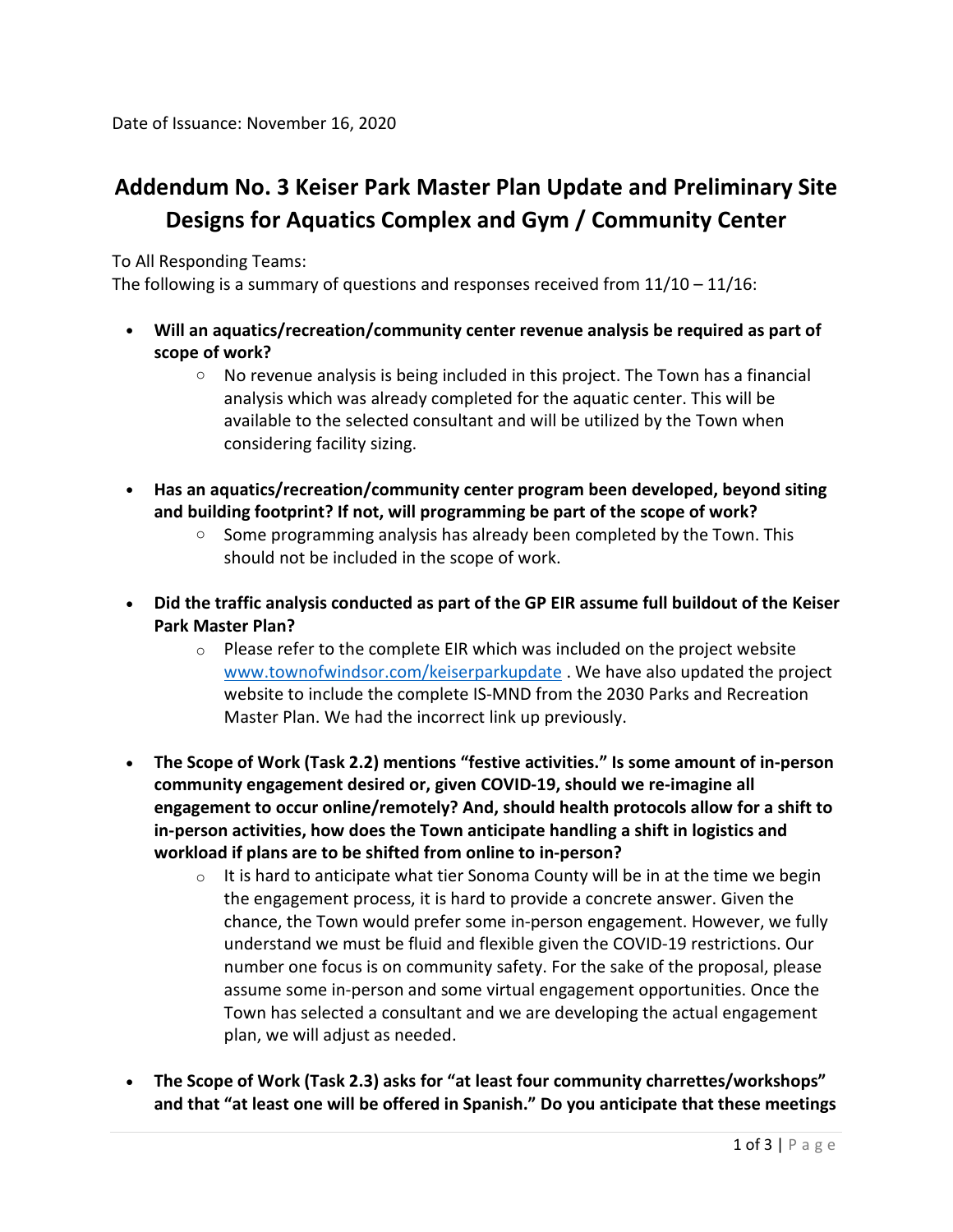**would occur in the same timeframe and be intended to collect input at the same stage of the project, or is it your intent for these to be spread out over the course of the project? In other words, is the intent of the different workshops to reach different demographic groups or to get input at different stages of the project?**

- $\circ$  Yes, that is the intent. We want to ensure that all segments of our community have been reached during the engagement process.
- **Regarding offering a meeting in Spanish, do your staff have Spanish-speaking capacity or is the consultant expected to provide interpretation?**
	- $\circ$  The Town has some front-line bilingual staff who can support this program, however, we need the consultant to provide translation materials and lead the meeting.
- **The Scope of Work (Task 2.4) requests that the "Online presence and the survey will be readily accessible through the Town's website." Will we be able to use a webpage on the Town's website as the landing page for this project?**
	- $\circ$  Yes, this could be an option, however please be aware the Town's website is limited in capacity.
- **Assuming the Town is the Lead Agency, will they be analyzing VMT separately? Or is the preference that the consultant team assesses this?**
	- $\circ$  For the purpose of this proposal, please assume that all environmental work is managed by the consultant team. This includes any VMT analysis required.
- **Does the Town have playground and material surface requirements or standards available?**
	- $\circ$  We do not have a standard that is readily available to distribute. Currently, the Town has Landscape Structures and Gametime playgrounds installed throughout our 19 parks.
- **Is an arborist report available for the project area?**
	- $\circ$  No, we do not have an updated arborist report available at this time.
- **Were utilities and attending infrastructure stubbed out for Phase 2, during Phase 1? If so, are those locations available?** 
	- $\circ$  No, there are no utilities stubbed out for the phase 2 and 3 development.
	- **Will you accept an electronic copy of the proposal in lieu of a hard copy?** 
		- $\circ$  Please follow the submission requirements. If you would also like to provide a ecopy, that is fine, however we will require the complete submission as listed in the RFP.
	- **On Exhibit B, section C of the Professional Services Agreement, under Hours of Work, talks about provisions of work hours. To clarify, would this requirement only pertain**